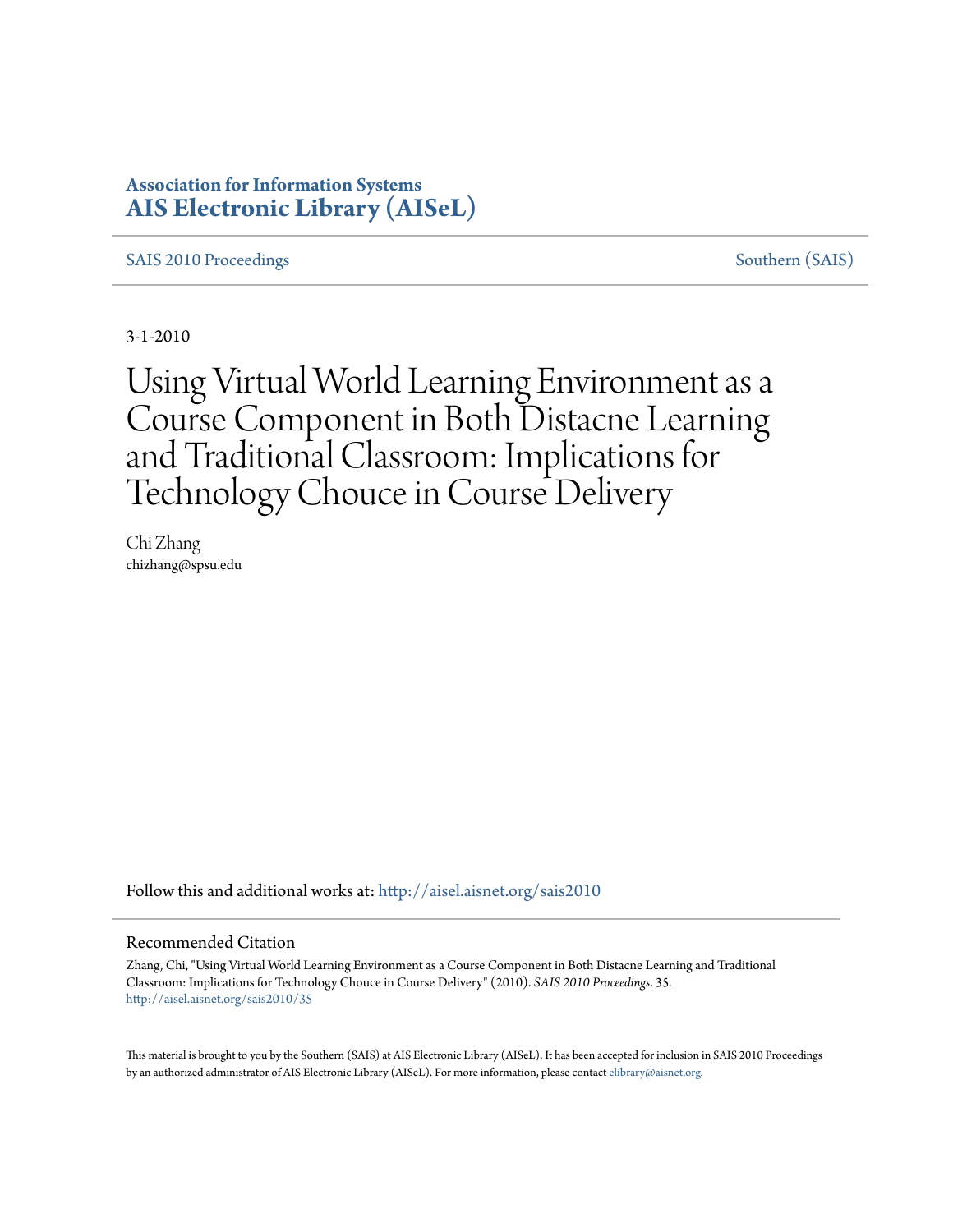# **USING VIRTUAL WORLD LEARNING ENVIRONMENT AS A COURSE COMPONENT IN BOTH DISTANCE LEARNING AND TRADITIONAL CLASSROOM: IMPLICATIONS FOR TECHNOLOGY CHOICE IN COURSE DELIVERY**

**Chi Zhang** Southern Polytechnic State University chizhang@spsu.edu

# **ABSTRACT**

This study examines and compares social presence perceived in a virtual world environment and students' learning satisfaction in distance learning and traditional classroom settings. Our findings indicate that social presence is related to students' learning satisfaction in both settings. The comparative analysis shows no significant difference between two classes in perceived social presence and overall learning experience. The results suggest that learning satisfaction is related with a variety of technologies used in the course delivery.

# *Keywords*

Virtual World, Technology-mediated Learning, Second Life, Social Presence, Learning Satisfaction

# **INTRODUCTION**

Three-dimensional (3-D) immersive virtual worlds are an emerging technology currently being used as education and research environments for academics (Harris, Lowendahl, and Zastrocky, 2007; NMC, 2008). Virtual worlds provide a unique environment and set of tools which students who have grown up using Information Communication Technology may find relevant and appealing. Theoretically Virtual worlds are "of particular pedagogical relevance because in such environments students are prone to explore, participate, discover new knowledge, and develop industry relevant skills with greater intrinsic motivation and autonomy" (Dreher et al. 2009, p. 212).

Second Life, a virtual world example, has been used and studied in both traditional classroom and distance learning. It was found that the integration of Second Life activities enhanced student learning satisfaction. Students considered the virtual world experience to be unique and interesting, however, problems of the use of Second Life are also reported (Shen and Eder, 2009; Wagner and Ip, 2009; Wang and Braman, 2009; Zhang and Zigurs, 2009).

We explored the role of virtual worlds in student interaction and learning satisfaction in an actual distance learning class (Zhang and Zigurs, 2009). We found that perceived social presence was correlated with perceived interaction, and the interaction was correlated with learning satisfaction. However, majority of the students reported their dissatisfaction with Second life. The reported difficulties encountered by students may have been strengthened by the nature of completely online courses where in-class training session is not available and students become frustrated with the technology. To further examine this phenomenon, this study intends to investigate the impact of learning settings on student perceptions of social presence and learning satisfaction by using Second Life in both traditional and distance learning classes.

# *Social Presence and Learning Satisfaction*

In a learning context, social presence is defined as student perceptions of being in and belonging in an online course (Picciano 2002). In Tu and McIsaac (2002) study of the relationship of social presence and interaction in online classes, social presence was described as the degree of feeling, perception, and reaction of being connected by Computer-mediated Communication to another intellectual entity through a text-based encounter" (p. 140). In technology-mediated learning research, studies have been conducted extensively to examine social presence and its relationship to learner satisfaction and learning outcomes.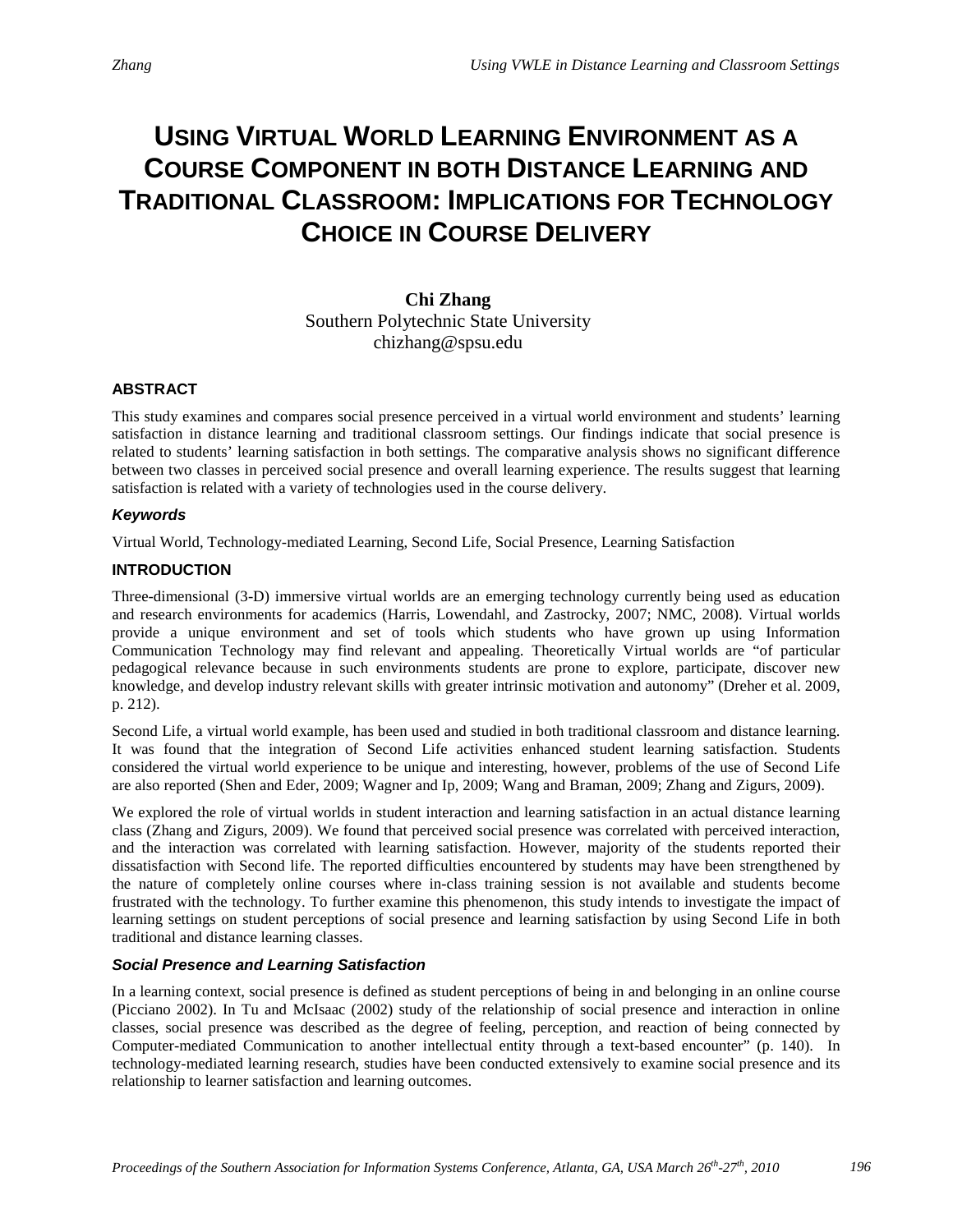Recent researches continued to study social presence and student learning experience with an emphasis on online courses. Cobb (2009) assessed social presence in online learning and found that students are satisfied with their experience in online courses. Homer, Plass, and Blake (2008) studied the general findings of the body of social presence research and learning. They found that when social presence is increased by the way of information is presented, learning process is perceived more engaging and learners remember the information better. These researchers, along with many others, demonstrated that most of the studies found that social presence is a critical factor in learning.

Social presence theory (Short, Williams, and Christie, 1976) views social presence as an attribute of the communication medium. Virtual world learning environments provide a highly social experience with multi-way interactions. A unique feature of virtual world environments is their resemblance of the real context relevant to learning objectives; therefore such environments can provide support for learning and enhance students' learning satisfaction.

# **RESEARCH METHOD**

Data were collected from two classes of the same course – a distance learning class in fall 2008 and a traditional class in fall 2009 at a Midwestern university in the United States. It was an introductory information systems course. 25 students enrolled in distance learning class and 13 out of 14 students who remained active at the end of the semester completed the survey. 58 students enrolled in traditional classroom class and 56 students responded to the survey questions. Table 1 and 2 show the demographic information of both classes.

|                |           | Distance Learning | <b>Traditional Classroom</b> |
|----------------|-----------|-------------------|------------------------------|
|                |           | $(N = 13)$        | $(N = 56)$                   |
| Gender         | Male      | 76.9              | 92.9                         |
|                | Female    | 23.1              | 7.1                          |
| Age            | 18-20     | 23.1              | 69.6                         |
|                | $21 - 25$ | 38.5              | 16.1                         |
|                | $26 - 30$ | 23.1              | 10.7                         |
|                | >30       | 15.3              | 3.6                          |
| Year in School | Freshman  | 7.7               | 37.5                         |
|                | Sophomore | 23.1              | 30.4                         |
|                | Junior    | 23.1              | 17.9                         |
|                | Senior    | 23.1              | 3.6                          |
|                | Graduate  | 7.7               | 3.6                          |
|                | Other     | 15.3              | 7.1                          |

**Table 1. Student Demographic Information in Two Classes**

|                                                                   | Distance<br>Learning<br>$(N = 13)$ | Traditional<br>Classroom<br>$(N = 56)$ |
|-------------------------------------------------------------------|------------------------------------|----------------------------------------|
| I have had experience with Second Life or other virtual worlds    | 15.3                               | 46.4                                   |
| I have had experience with virtual world games                    | 15.3                               | 53.6                                   |
| I have had experience with other online games                     | 46.2                               | 67.9                                   |
| I have NO experience with Second Life or any other virtual worlds | 23.1                               | 10.7                                   |

#### **Table 2. Student Demographic Information in Two Classes – Online Experience**

# *Procedure*

The researcher was the instructor for both classes. A variety of technologies were integrated into the course delivery. Second Life was used for student group project for both classes. The objective of the group project was to let student groups explore the presences of existing businesses in Second Life and investigate their business strategies of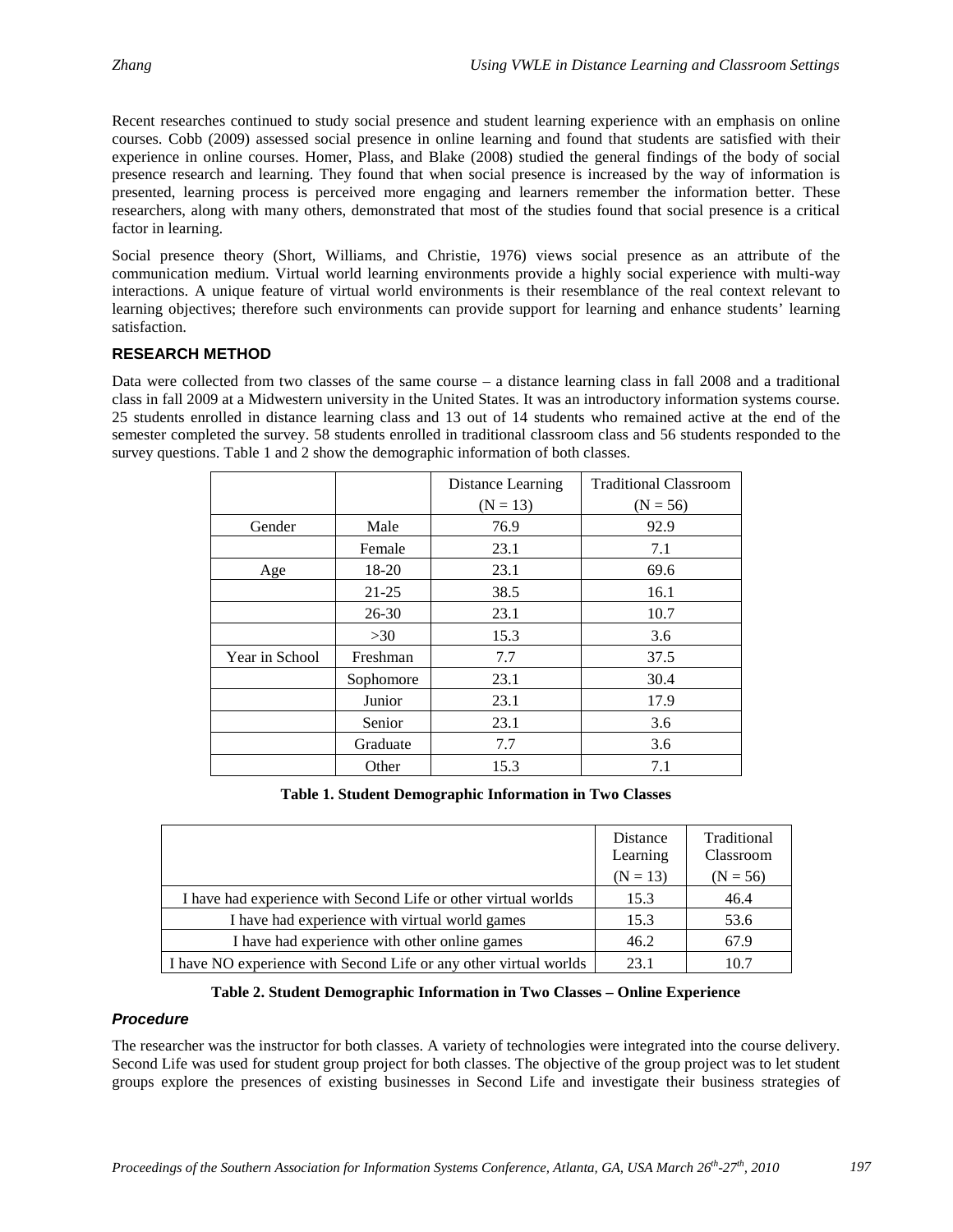making use of Second Life. Students were helped with tutorials, video links and in-class training session (for classroom section) to start their exploration in Second Life. The project took place over a period of six weeks.

# *Data Collection and Analysis*

A post survey was given online and in class after the term group project for two classes. Responses were then manually entered into and analyzed with SPSS 14.0. The post survey contained demographic questions, Likert-scale questions of social presence and learning satisfaction, and open-ended questions about students' opinions toward Second Life and their overall learning experience.

The social presence scale was adapted from Swan and Shih (2005) with minor modification, such as wording change from "online discussion" to "Second Life project," intending to investigate student perceptions of social presence from this particular learning environment. The learning satisfaction scale has been validated and used in Chou and Liu (2005). The eight questionnaire items were adapted from previously validated scales (Alavi 1994; Compeau and Higgins 1995; Green 1980).

# *Results*

Cronbach's alpha was used to assess the internal consistency of the results across items within two scales. Table 3 and 4 show the reliability analysis results with descriptive statistics for both scales in two classes. Results showed that students perceived social presence in Second Life project to some extent and they were satisfied with learning experience in the course.

| <b>Study Construct</b> | Cronbach's<br>Alpha | Min  | Max  | Scale<br>Range | Mean | Standard<br>Deviation |
|------------------------|---------------------|------|------|----------------|------|-----------------------|
| Social presence        | 0.620               | 2.39 | 4.00 | to 5           | 3.22 | 0.51                  |
| Learning satisfaction  | 0.811               | .69  | 2.69 | to 5           | 2.13 | 0.28                  |

**Table 3. Reliability Analysis and Descriptive Statistics in Distance Learning Class (N = 13)**

| <b>Study Construct</b> | Cronbach's<br>Alpha | Min  | Max  | Scale<br>Range | Mean | Standard<br>Deviation |
|------------------------|---------------------|------|------|----------------|------|-----------------------|
| Social presence        | 0.849               | 2.00 | 3.41 | to 5           | 2.71 | 0.63                  |
| Learning satisfaction  | 0.910               | 1.95 | 2.50 | to 5           | 2.29 | 0.61                  |

| Table 4. Reliability Analysis and Descriptive Statistics in Traditional Class ( $N = 56$ ) |  |  |  |  |  |  |  |
|--------------------------------------------------------------------------------------------|--|--|--|--|--|--|--|
|--------------------------------------------------------------------------------------------|--|--|--|--|--|--|--|

Pearson's correlations analysis was conducted on social presence and learning satisfaction. Table 5 and 6 show that social presence yielded a correlation of 0.60 and 0.40 with learning satisfaction in distance learning and traditional classes  $(r^2 = .51$  and .32 respectively). The results showed that social presence perceived from Second Life was correlated to students' overall learning satisfaction.

|                 | Class             | <b>Learning Satisfaction</b> |
|-----------------|-------------------|------------------------------|
| Social Presence | Distance Learning | .597 (sig at $.05$ level)    |
|                 | Traditional       | .400 (sig at .01 level)      |

#### **Table 5. Nonparametric Correlations Results**

| Dependent Variable    | Predictor       | Class             | R square |        | Sig  |
|-----------------------|-----------------|-------------------|----------|--------|------|
| Learning satisfaction | Social Presence | Distance Learning |          | 11.358 | .006 |
|                       |                 | Traditional       |          | 25.041 | .000 |

#### **Table 6. Regression Analysis Results**

The Wilcoxon-Mann-Whitney test was conducted to investigate the difference between student perceptions and demographic information in two classes. Table 7 shows no difference between gender distribution and online experience between the students in classes. However, the results showed that students in traditional class in this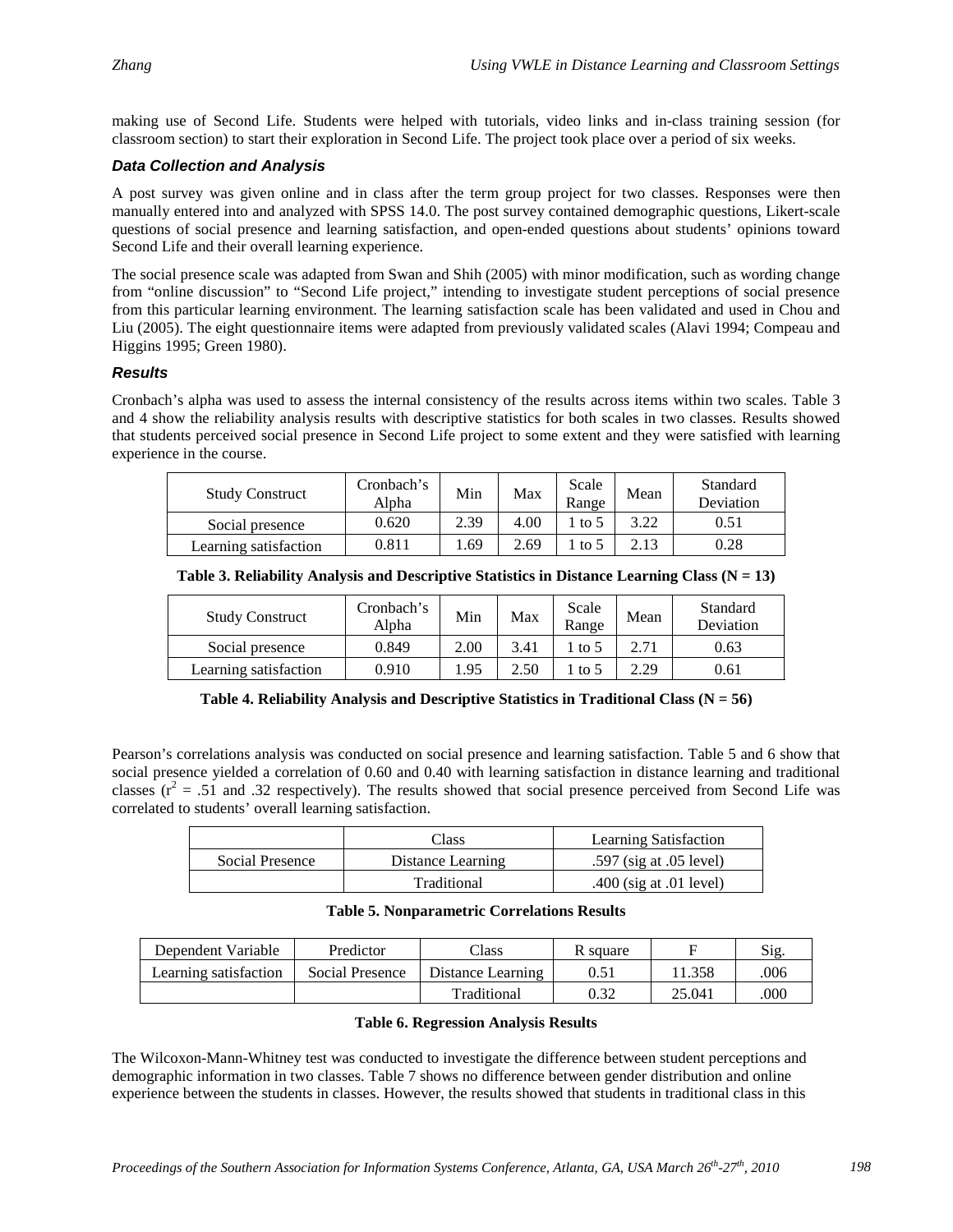|                             | Age      | Gender   | Class    | Online<br>Experience | Social presence | Learning<br>satisfaction |
|-----------------------------|----------|----------|----------|----------------------|-----------------|--------------------------|
| Mann-<br>Whitney U          | 169.000  | 306.000  | 194.000  | 210.000              | 287.000         | 307.500                  |
| Wilcoxon W                  | 1765.000 | 397.000  | 1790.000 | 1806.000             | 378.000         | 398.500                  |
| Z                           | $-3.037$ | $-1.702$ | $-2.697$ | $-.305$              | $-1.184$        | $-.871$                  |
| Asymp. Sig.<br>$(2-tailed)$ | .002     | .089     | .007     | .761                 | .236            | .384                     |

study are younger, their class rankings are lower and they have more online experience. Nevertheless, there is no significant difference between social presence and learning satisfaction perceived by the students in two classes.

**Table 7. Comparative Analysis between Distance Learning and Traditional Classes**

# **DISCUSSION**

Correlations analysis showed a significant relationship between students' perceived social presence in Second Life and students' perceived learning satisfaction. The comparative analysis results showed that learning settings was not a significant factor of student perceptions of overall learning satisfaction and social presence from virtual world activities. This result indicated that virtual world environment and the learning activities held in it played a bigger role in students' learning experience as compared to whether virtual world training session was offered face to face and instructor's assistance with the technology was instantly available. Learning curve is one of the factors that may affect the use of a technology but it is not a crucial one for virtual world environments.

Qualitative data collected from the students' comments indicated that students related their learning satisfaction with other technologies used in the course delivery. More than half of the students commented that Second Life was a good idea for education but it had room to improve in terms of its clumsy interface design, the demanding system requirement, and its lack of participants on most of the islands. Students usually were not able to find any people to talk with on the business islands. This finding suggests that the integration of various technologies used in the course is important in students' learning satisfaction.

# **CONCLUSION**

Our findings suggest that students' perception of social presence in the web-based virtual world learning environment contributes to their perceived learning satisfaction and so do other individual course activities. Students may not be satisfied with a particular technology adopted in the course delivery but if other learning tasks and technologies are designed and used well, the dissatisfaction does not hinder the overall learning experience.

The limitation of this study was the lack of randomization and manipulation in the study. Both classes in the study consisted of large proportion of male students. As this study used actual classes and the "participants belong to an intact group" (Richardson and Swan 2003), the randomization was beyond the researcher's control which is the characteristic of experimental studies in an educational setting. The study design could have asked students to rate their learning satisfaction for just Second Life activities in addition to the overall learning experience. Social presence may be necessary to achieve high learning satisfaction but it may not be sufficient when other factors exist to reduce learning satisfaction.

The implications of this study extend into both research and practice. Instructors need to be aware of the impact of the technology adopted in the course and social presence or lack thereof may have on students' learning satisfaction. More research needs to be conducted in the area of social presence for different course activities and information technologies used in the course and assessment of learning satisfaction at activity level. Research is needed to determine the criteria of technology choice from both instructor's and students' perspectives. The limited amount of empirical research in the area of virtual world learning environment and the lack of empirical research in social presence related to such environments make this study importance to the literature.

# **REFERENCES**

1. Chou, S. And Liu, C. (2005) Learning Effectiveness in a Web-based Virtual Learning Environment: A Learner Control Perspective, Journal of Computer Assisted Learning, 21, 1, 65-76.